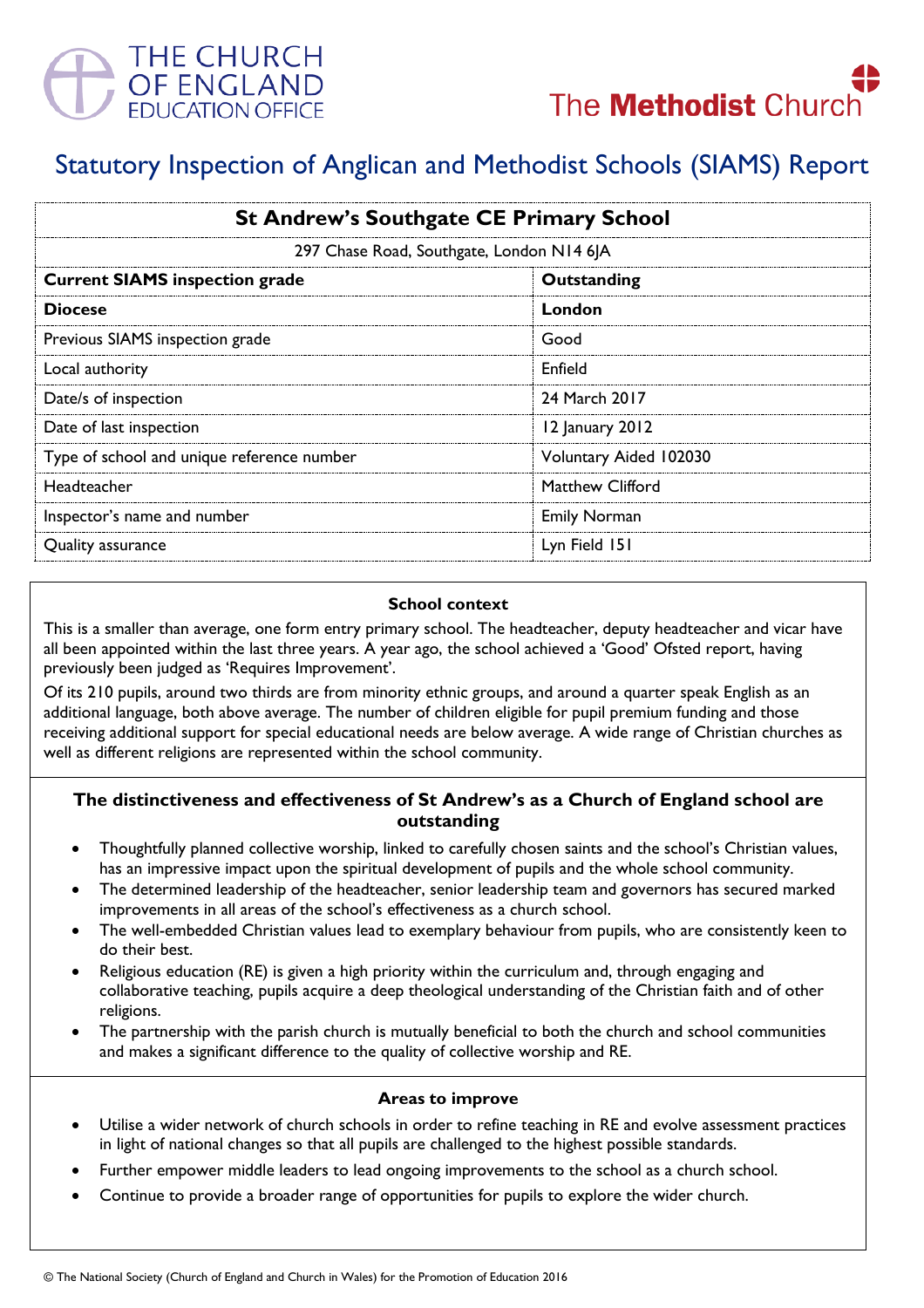#### **The school, through its distinctive Christian character, is outstanding at meeting the needs of all learners**

The school's explicitly Christian values of service, stewardship, thankfulness, justice, peace and compassion are threaded through every aspect of school life. Pupils and adults in the school can articulate the significant difference they make to their lives, and as a result, St Andrew's is a warm, harmonious community, with exemplary behaviour and relationships. The use of weekly awards linked to these values is instrumental in the pupils being able to explain how their own behaviour and actions relate to the values and the Biblical teaching that underpins them. The school's distinctively Christian vision statement is realised by all stakeholders, who speak about the nurture that each individual pupil receives and the opportunities made available to them. For example, the newly introduced chickens provide the pupils with the chance to show the values of stewardship and service, as well as developing their independence and responsibility. This prepares pupils well for their future lives. The vision for each pupil to 'be who God created you to be' has also led to high academic standards across the school and pupils who are keen to come to school. Attainment in all key stages is above average, and groups of pupils including vulnerable pupils are supported to make strong progress. Attendance is at least as good as the national average because of the care and support provided to families. The pupils' highly developed personal spirituality through the skilful linking of classes to both values and saints, is a key strength of the school. The school has carefully chosen saints to match with the values given to each class, whose stories exemplify that value and lead to a particular form of prayer. They can explain the difference the school makes to their spiritual lives and faith, whatever their faith background. Everyone is included at this school, and the pupils clearly feel valued for who they are. They celebrate each other's achievements and work together to create a peaceful school in which bullying is not tolerated. Through the strong partnership with St Andrew's Church, pupils learn very well about Christianity, and have begun to explore other church traditions locally and globally. However, pupils have not yet fully grasped the breadth of Christianity as a world faith. RE makes a meaningful contribution to the pupils' spiritual, moral, social and cultural development and impacts very positively on the whole school community. The school's collaborative approach to learning, both in RE and across the curriculum, empowers the pupils to speak eloquently and enthusiastically about their learning, their spirituality and their school community, thus enhancing the school's Christian character.

# **The impact of collective worship on the school community is outstanding**

Collective worship is central to the life of St Andrew's school and makes an impressive difference to the lives of all stakeholders. Everyone feels involved and included because collective worship is so well-planned by the vicar and headteacher to take account of the needs of all pupils. There is a direct impact on behaviour, relationships and the way people interact with each other, which is noticeable throughout the school. Pupils gain a very secure understanding of the Bible and a range of theological concepts, because the school is not afraid to tackle challenging ideas and concepts, such as honest handling of money. Consequently, pupils engage with these concepts and routinely apply them to their own lives. They learn exceptionally well about who Jesus is, and have a clear understanding of the Trinity (Father, Son and Holy Spirit). The linking of saints and values to each class is now well-embedded in the school and making a clear difference to pupils. They speak with depth and understanding about the story of each saint and what can be learned from them. This, in turn, links to a form of prayer for each class to practise, and progresses incrementally from burying prayers in sand to utilising prayer beads and holding crosses higher up the school. The pupils can articulate the role personal prayer plays in their own lives, and in the lives of others, with sensitivity and passion. During a class act of collective worship, pupils placed candles on a map of the world and prayed for countries known to them or countries currently in the news; in another class the children prayed for family members and those who they know to be ill, using a class prayer tree. The pupils' highly developed spirituality has led them to instigate a variety of charitable activities, showing concern for other people locally and across the world. Parents speak of the role the family prayer book plays in their lives, and how the school's approach to prayer positively affects their lives outside of school. Pupils are supported to lead acts of worship with a helpful planning format, and do so enthusiastically, as do staff, clergy and senior leaders. This ensures a wide variety of approaches and experiences for the pupils across each week. Because collective worship is monitored so well by school leaders, clergy and the governing body, improvements have been rapidly implemented and are highly effective in meeting the needs of the whole school community.